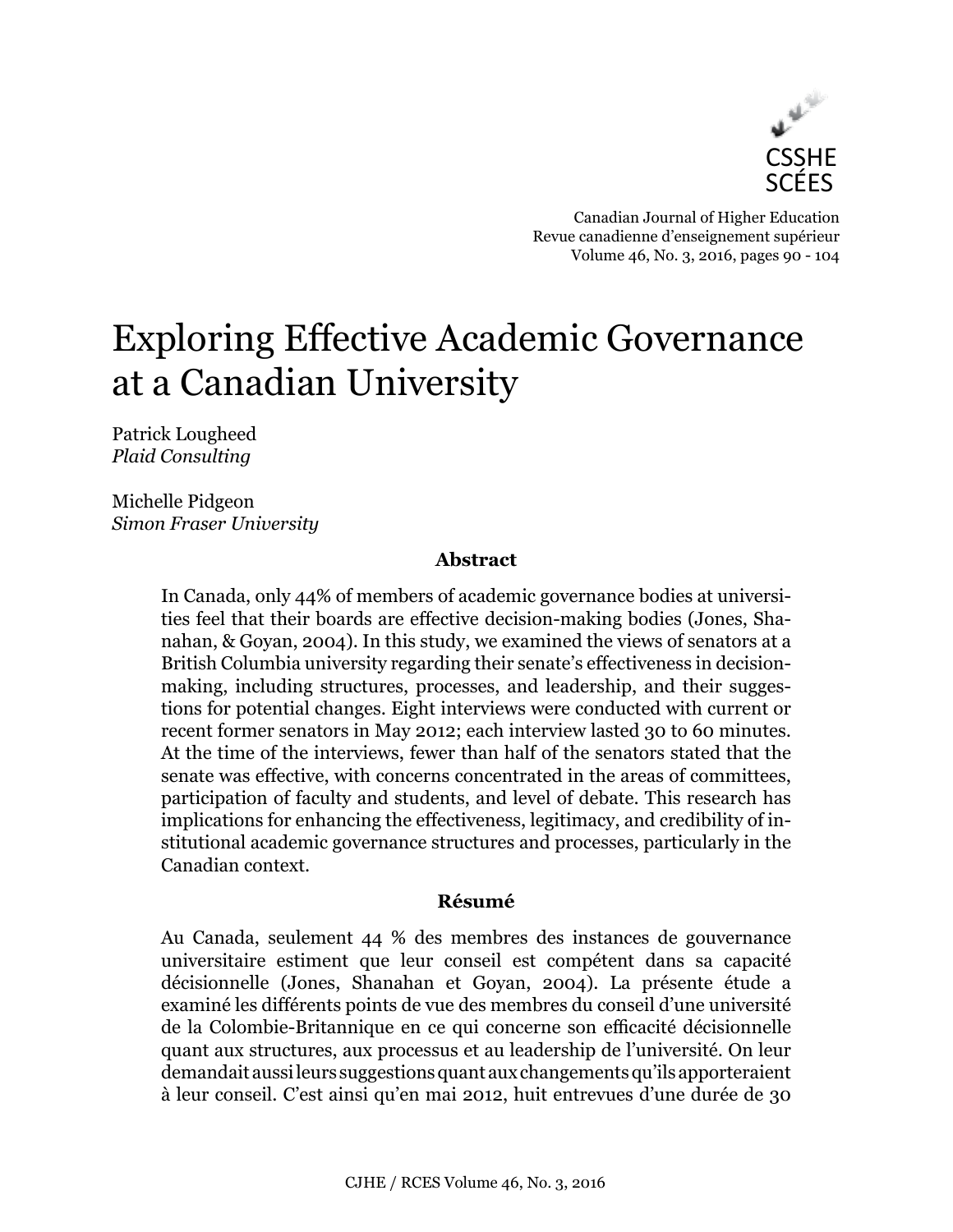à 60 minutes chacune ont été menées auprès des membres du conseil de cette université, dont certains sont toujours en poste aujourd'hui. En plus de relever des inquiétudes portant surtout sur les comités, la participation des professeurs et des étudiants, et le niveau des débats, l'étude révèle que moins de la moitié des membres interrogés jugeait le conseil efficace au moment de l'entrevue. Ainsi, la présente recherche pourrait améliorer l'efficacité, la légitimité et la crédibilité des structures de gouvernance universitaires, ainsi que les processus institutionnels, en particulier dans un contexte canadien.

#### **Introduction**

It is easy to point at something and say "it's broken," but it is another matter to understand what we mean by "broken" and how to fix it. There is developing consensus that the university senate as it exists in Canada has problems—including lack of strategic focus (Bradshaw & Fredette, 2009), diversion of authority to senior administration, few meaningful conversations and debates (Berkowitz, 2010), and a negative view of senate effectiveness (Jones, Shanahan, & Goyan, 2004)—but what should we do about them?

The current governance arrangements that are widely used in Canada have their roots in the Flavelle Commission of 1905–06, which recommended splitting the academic and financial governance of the University of Toronto between two separate bodies. The Commission sought to insulate the University from the political whims of government by creating a corporate board appointed by, but separate from, the government, while balancing the public and academic interests between two distinct structures within the overall framework of the institution (Province of Ontario, Royal Commission on the University of Toronto, 1906). This bicameral arrangement has become the dominant model at most universities in Canada, with only a small number of institutions using alternative structures (Jones, Shanahan, & Goyan, 2001).

Within a bicameral governance model, one half is the academic governance body, usually referred to as the *senate* (the term we'll use throughout) or *general faculties council*. While the specific arrangements and powers of the senate vary by jurisdiction and institution, they are generally dominated in numbers by members of the institution's faculty, and senate powers often include: setting admission standards; setting the curriculum and requirements for graduation; overseeing examinations and evaluations; setting academic policy; conferring degrees; establishing and overseeing financial aid; and overseeing student discipline (Jones et al., 2004). At some institutions, senates have additional responsibilities, including overseeing library policy and recommending appointments to the corporate board (Jones et al., 2004). The other half of the bicameral model is the financial governance body, usually referred to as the *board of governors*. The board is responsible for the financial and management affairs of the university, including setting and overseeing the university budget and human resources (Jones et al., 2001; University Act, 1996).

Trakman (2008) argues that many institutions are in the midst of crises of confidence and that governing boards must be agents of change, concluding that "good" governance does not simply happen but requires substantial effort to determine the best set of processes and structures for each crisis, specific to the context of the institution. "Ultimately, governance models are created by people to govern people. They are only as good as they who devise and apply them, as well as those who live by them" (Trakman, 2008, p. 77).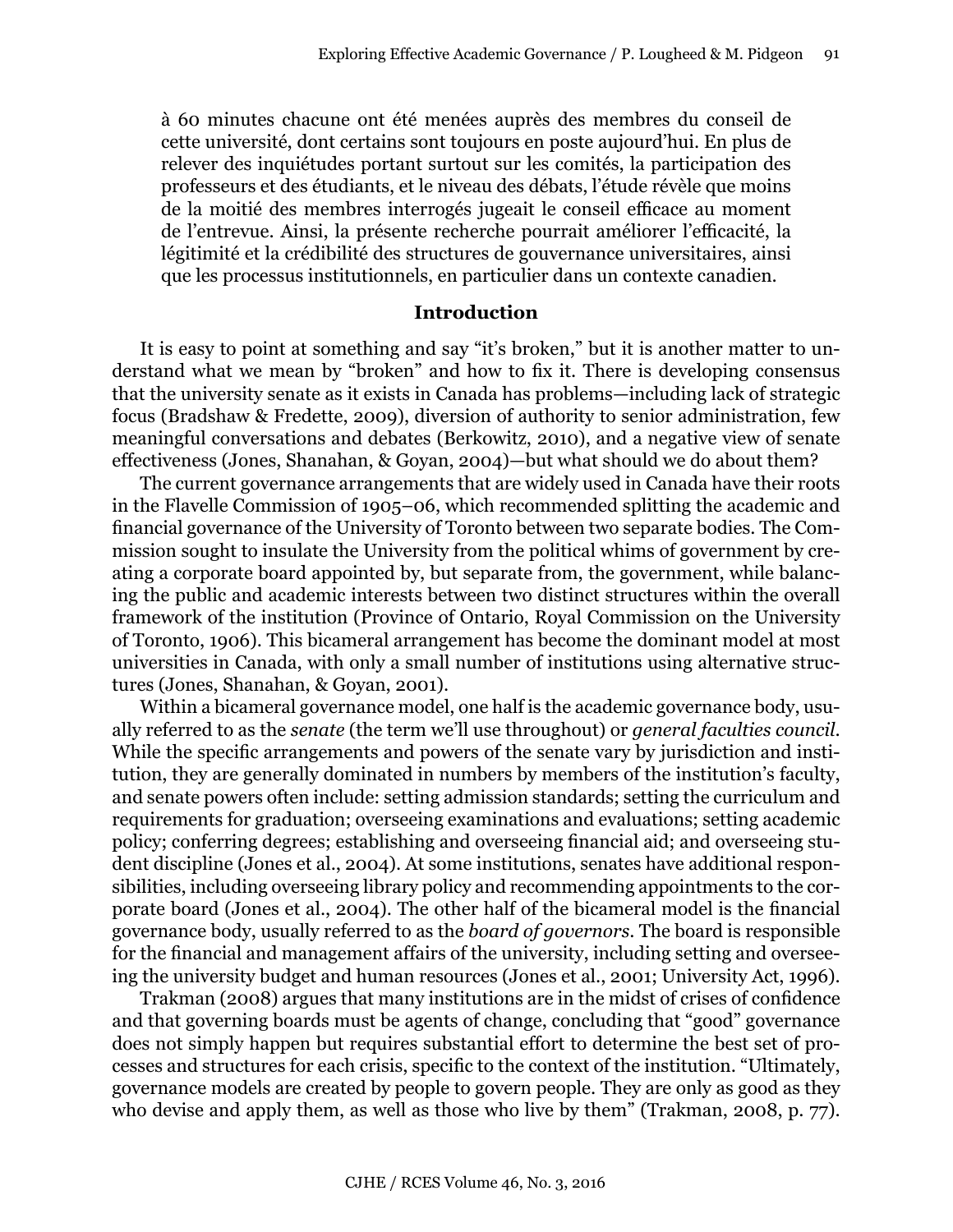Additional research, both within and external to Canada, has concluded that the context of governance structures is incredibly important and what works at one institution is not guaranteed to work at another (Ackroyd & Ackroyd, 1999; Minor, 2003; Trakman, 2008).

In this article, we put forth the question regarding perceptions of senate effectiveness from the viewpoint of its members, within the context of a university in British Columbia. Before exploring the question and responses in depth, we will provide a more detailed discussion of the literature.

#### **Understanding Senate Effectiveness**

There has been little research conducted on the bicameral governance structure in higher education, particularly within the Canadian context, that explores the experiences of board members and senators and their perceptions of this model's effectiveness. Of the research that has been conducted, emerging themes include: roles and responsibilities; senate structures and processes; and effectiveness.

## **Roles and Responsibilities**

As discussed earlier, Jones et al. (2004) not only articulated the roles and responsibilities of senates in their two-phase survey; they also found significant differences in the roles filled by senates at different institutions—for example, while more than 75% of senates set admissions standards, oversee education policy, and confer degrees, the roles of library oversight and recommending senior appointments to the board were within the purview of only a minority of senates. In terms of who makes up the senate, the majority of senators represented faculty, however, the percentage of faculty senators was significantly less than half, which is surprising for an academic oversight board.

The Jones et al. (2004) survey was the basis of follow-up work conducted by Pennock Jones, Leclerc, and Li (2015) in 2012, which used a slightly modified version to determine what changes had occurred in the landscape in the 12 years since the original survey. Between the two surveys, there were improvements in some measures, particularly around orientation sessions for new senators and perceptions of senate effectiveness, which rose to roughly 50%. The survey also showed reductions in the number of committees at most institutions, where committees had been eliminated in an attempt to rationalize structures and improve senate effectiveness.

Birnbaum (1989) suggested that senates fill roles that are both manifest/planned and latent/unplanned within institutions, and that awareness of the latent functions is critical if any changes are to be made to senates, such as reform or dissolution.

#### **Senate Structures and Processes**

In the Canadian context, the reflections of a former senate chair at York University provided the basis for Bradshaw and Fredette's (2009) examination of the changes needed to ensure that academic governance retains an effective function in the modern university. From their analysis, the authors argued that current governance processes are largely internally-focused, short-term, operational, reactive, and simplistic. By moving towards a model that allows for a senate that is strategic, proactive, integrated, and cohesive, institutional governance can become more effective (Bradshaw & Fredette, 2009).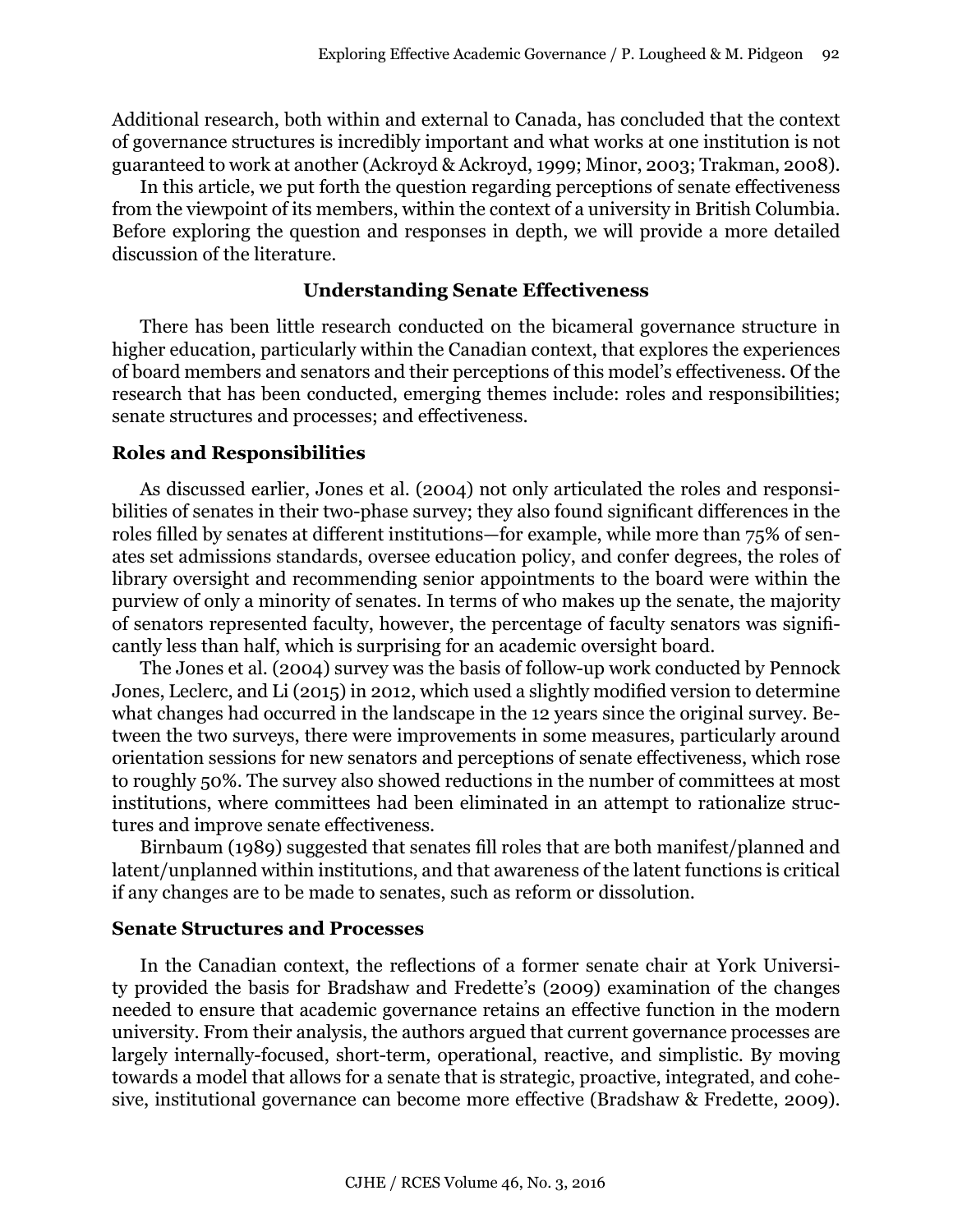Governance processes are inherently tricky and can be easily derailed by lack of trust and political maneuverings, while allowing for gaps and silences where there is little or no oversight (Bradshaw & Fredette, 2009).

Elsewhere, Ackroyd and Ackroyd (1999) reviewed university governance in Britain, concluding that different structures yield different results and that institutions must be able to adapt their governance processes to their unique circumstances. Trakman (2008) suggested that many institutions are in the midst of crises of confidence and that governing boards must be agents of change, concluding that "good" governance does not simply happen but requires substantial effort to determine the best set of processes and structures for each crisis, specific to the institution's context. Therefore, legitimacy in governance decision making is about the process, as Hartley (2003) found in a study conducted at a small US liberal arts college where legitimacy decided the success or failure of a change task force that bypassed the senate.

#### **Effectiveness**

Minor (2003) used a number of factors to create a framework of senate effectiveness based on a survey of 750 institutions in the United States, looking at institutional cultural characteristics, such as trust, communication, involvement, and participation, along with the functional roles of senate. While predictive models that mapped the factors to the result and evaluated most senates as moderately effective were created, Minor concluded that the focus must be on addressing the known challenges to senate effectiveness.

Jones and Skolnik (1997) surveyed governing boards of every provincially-supported university in Canada in 1994–1995 in two parts: the first surveyed the board secretaries to determine makeup and policies of the boards, while the second surveyed the board members themselves. The authors found that most board members believed their boards functioned well, though they indicated that the boards could be more effective in their lobbying of governments.

Building on the board-based work of Jones and Skolnik (1997), Jones at al. (2004) conducted a two-phase study with senate secretaries and senators across Canada between 1998 and 2000. They found that senates spent relatively little time assessing their performances and that there was a divergence of opinions on the roles senates should and do play between constituencies, such as senior administration, faculty, and students.

One of the most interesting findings across the Canadian studies (Jones et al., 2004; Pennock et al., 2015) was the response from senators regarding whether their senate is an effective decision-making body, to which only 44% of senators responded positively in 1998–2000 (Jones et al., 2004), and 50% responded positively in 2012 (Pennock et al., 2015). Responses to related questions revealed similarly split opinions: 60% stated that their senate primarily approved decisions that had already been made, 68% agreed that it was difficult for their senate to make decisions involving significant change, while 65% stated that their senate provided an important forum for significant discussions (Jones et al., 2004, pp. 56–57). Pennock et al. (2015) provided a breakdown of responses to the effectiveness question by constituency, with a majority of senior university administrators, graduate students, and external members generally indicating that their senate was effective, but only a minority of faculty, undergraduate students, and university support staff felt the same way.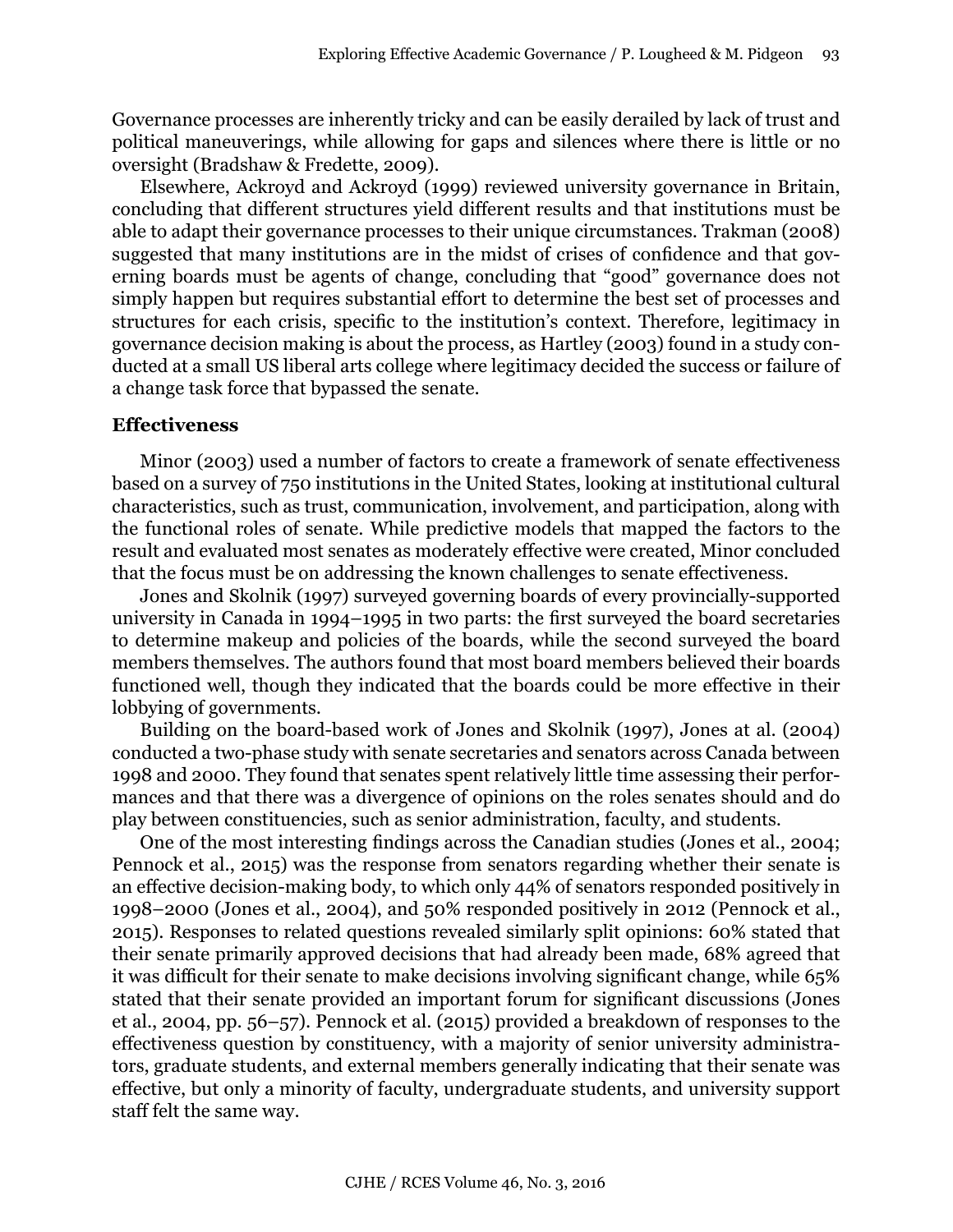The work done by Jones et al. (2004) and Pennock et al. (2015) in creating a national dataset of information on senates and the perceptions of senators is incredibly important. However, application to any particular context is limited, as the data is presented only at a national level and the participating institutions were not identified. While the same survey has now been repeated to get an idea of changes over time in the Canadian context, looking at issues in-depth or at applications in particular institutional contexts has not been done. Informed by the 2004 work of Jones et al., our research study data was collected in 2012, at which time the follow-up survey by Pennock et al. (2015) was also in progress. It is necessary to present the context of the research before elaborating on its design.

## **Research Design**

## **Context**

This research took place at a university in British Columbia. The institution operates under a bicameral governance model mandated by the province's University Act (1996) and has a senate comprising 68 senators from four broad groups: 16 administrators sitting ex officio, 32 faculty members, 16 students, and 4 members of convocation (generally alumni). The senate also includes more than 20 committees and the institution has a board of governors with 15 members. The term of membership for elected (non-ex officio) senators is either one year (for student senators) or three years (for other elected senators). For the purposes of this study, and to protect the identities of the participants, we are referring to the university as *the institution*.

## **Purpose and Research Questions**

The applicability of the Jones et al. (2004) survey results to the institutional context surveyed in this research is unknown. The institution may or may not have participated in the initial phase of either survey, and the senators may or may not have participated in the second phase. Even if the institution and the senators of the day had participated, factors such as turnover in elected and ex officio senators, modification to the institution's vision, mission, or direction, and the small proportion of the overall survey responses from the institution mean that taking away any current, local knowledge is impossible.

Based on the previous national work on governance (i.e., Jones et al., 2004 and Pennock et al., 2015) and a desire to research the experiences of senators within one institutional context, we set out to investigate current and recent senators' perceptions of the effectiveness of the institution's senate and what changes they felt could increase its effectiveness. There were two primary questions:

- 1. What are the senators' perceptions of the effectiveness of the senate?
- 2. What changes could be made, from the senators' points of view, to improve the effectiveness of the senate?

# **Participants**

Our research targeted members of the institution's senate who served in the 2009– 2010 and 2010–2011 senate years. In order to ensure that participants had a reasonable amount of time to participate in the senate and form an opinion, only those with a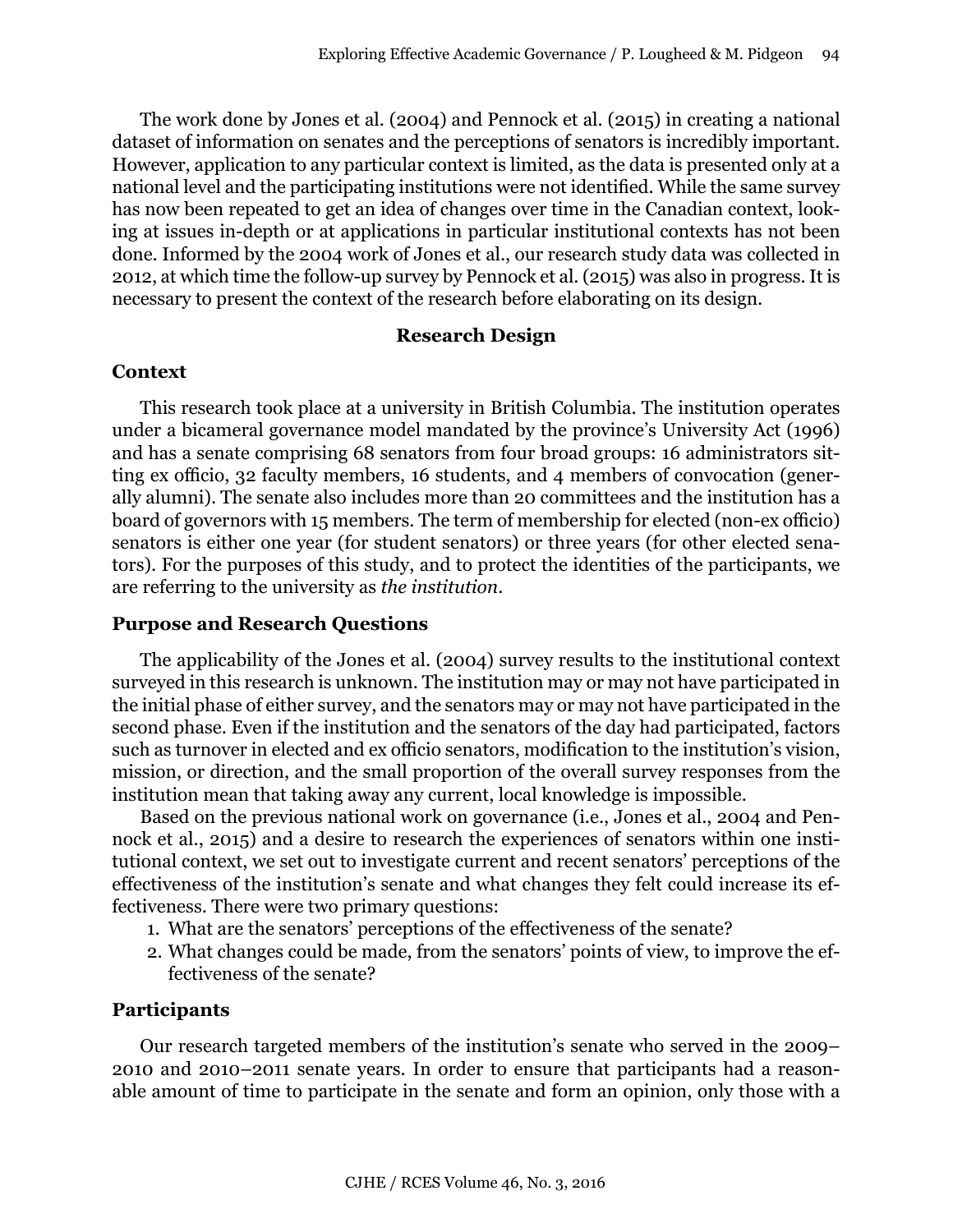minimum of one year of experience within the selected timeframe were invited. During the identified two-year period, a total of 98 individuals served on the senate. Of these, 75 had served for one year or more during the two-year timeframe. From publicly available information, we obtained email addresses for 64 of these members, who were sent letters of invitation to participate in this study. Of these, 10 responded positively, and eight were ultimately interviewed. The interviewees consisted of two ex officio senators, four faculty senators, one convocation senator, and one student senator. There was at least one participant from each broad category of senators, and the participants are roughly representative of the senate's overall makeup, with students slightly under-represented (largely reflective of the fact that their contact information was less likely to be publicly available and therefore it was difficult to include them in invitations to participate) and convocation senators over-represented compared to their relatively small numbers on the senate.

## **Procedures and Analysis**

Given the national survey information, it was important to use a more qualitative approach due to the context and nature of the research questions. The interviews were semi-structured to allow the senators to express their perceptions in their own way, and to allow the interviews to explore particular aspects of the responses as necessary. Interviews ranged from 30 to 60 minutes and were scheduled at a time and location that was convenient to the participant.

After the interview recordings were transcribed, the interviews were analyzed using a thematic analysis approach (Creswell, 2012). Overall results regarding perceptions of senate effectiveness were categorized as positive, negative, and in-between, while major themes regarding why the senate was or was not effective and how it could or could not be made effective were identified.

#### **Results**

In this article, we focus on the responses to the first of our research questions, namely senators' perceptions of the effectiveness of the institution's senate and why they have that perception. We have grouped the responses into themes, and will discuss them in descending order from the most commonly discussed theme after we discuss our participants' definitions of what constitutes an effective senate and their overall perceptions of the effectiveness of the institution's senate.

## **Definitions of an Effective Senate**

The Jones et al. (2004) survey did not define effectiveness prior to asking participants whether they thought their senate was an effective decision-making body. In an attempt to frame the lens the senators were using, and to start moving towards a view of the "ideal" senate in the institutional context, one question in our interview asked the senators how they would define an effective senate. A number of common threads ran through the senators' responses. In particular, they indicated that an effective senate would:

- have a culture that allows and encourages all members to participate and be engaged in discussion and debate (5 participants);
- be credible and relevant within the institutional community (2 participants);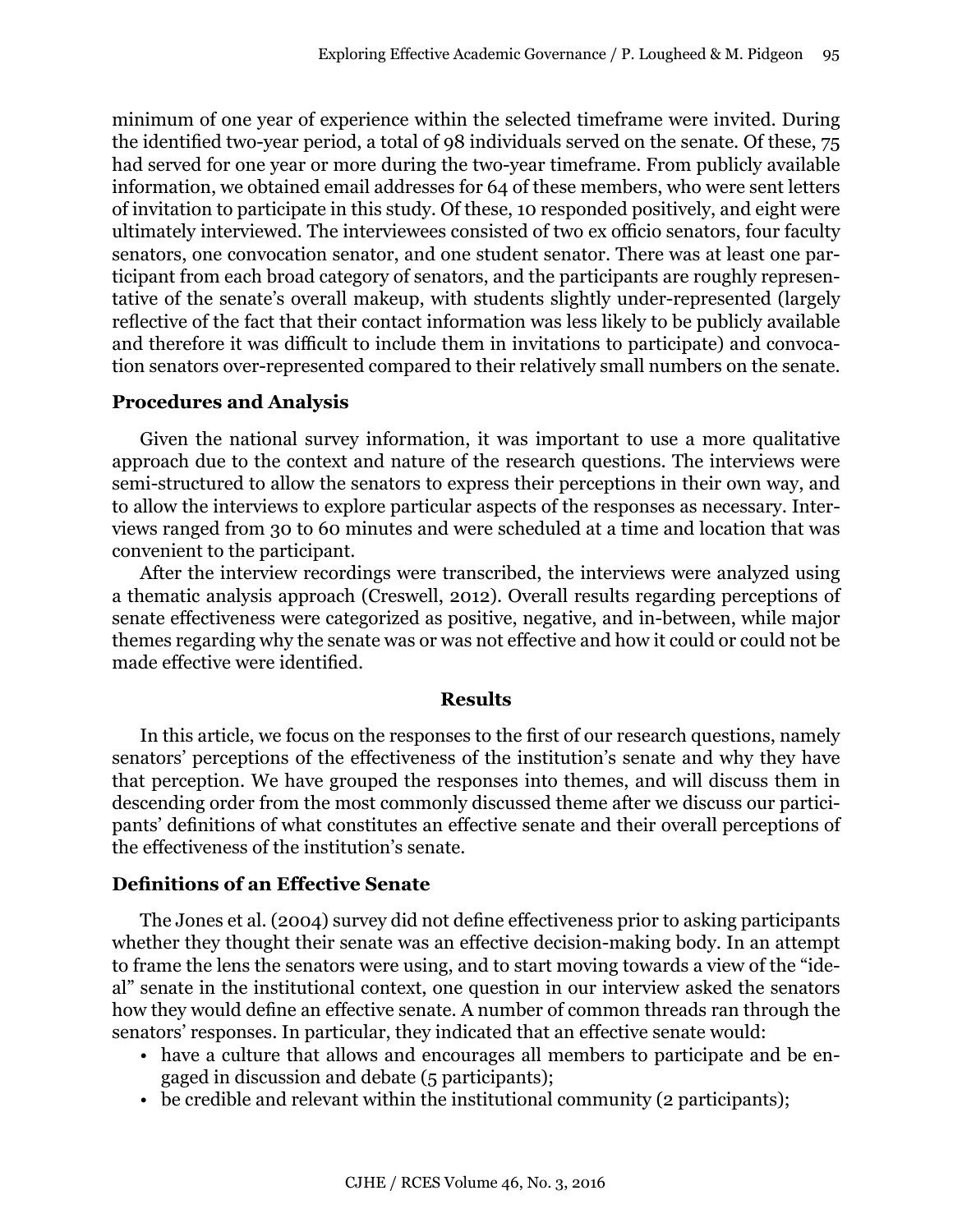- be representative of the institutional community (1 participant);
- have a diversity of opinions (1 participant);
- allow all senators to have similar access to information (1 participant);
- have mutual respect between members (1 participant); and
- scrutinize all proposals that come before it, from the major to the minor (1 participant).

#### **Overall Effectiveness**

Responses from the eight senators interviewed indicated divergent views on senate effectiveness. Three senators indicated that the senate was effective, one answered "yes and no," while the remaining four indicated that the senate was not an effective decisionmaking body. All of the opinions were qualified in some way, with the senators expressing that effectiveness varied in different portions of the structures surrounding the senate.

Both ex officio senators responded that the senate was effective, while both the student and convocation senators indicated that the senate was not effective. The faculty senators were split—two answered negatively, one answered "yes and no," and one answered positively. The faculty senators that answered "yes and no" and positively both held administrative appointments (i.e., an appointment as department chair or above but below the level of faculty dean, which would have categorized them as ex officio members), while the two that answered negatively did not.

Participants responding positively indicated that the senate was effective because it provided a forum where issues could be discussed within a broad context with representation from a diverse range of individuals and constituencies—students, faculty, and administrators—rather than being limited to the immediate material brought to the senate. Participants also commented that meetings were well-organized and well-run. The senate was described as a "multi-layered animal" (Participant 1), in part a political forum and not simply one making decisions on academic matters; this forum provided an important opportunity for members of the community to raise a variety of issues of concern.

Participants that responded negatively often indicated that the senate's opportunity for input was too late in the process and that many of the decisions were made by senate committees or others prior to the materials being presented at the senate. There was concern that participation at the senate was too limited, with an indication that the senate had many "backbenchers" that did not contribute to the debate, often due to fear or lack of knowledge on the proper way to contribute.

Regardless of a participant's initial response, there was nearly universal agreement that not all of the committees and structures connected to senate were equally effective. Responses regarding senate processes tended to be more positive, though several suggestions for improvements were made.

#### **Senate Committees**

All eight participants commented on senate committees at some point during their interviews, indicating that the senate had a mixture of effective and ineffective committees, with particular ones being singled out as ineffective by multiple senators. Senators also commented on the role of the committee chairs and the election process for committee positions.

Sentiments regarding the effectiveness of committees was mixed. Committees with a routine flow of documents and a clear mandate from the senate were seen as the most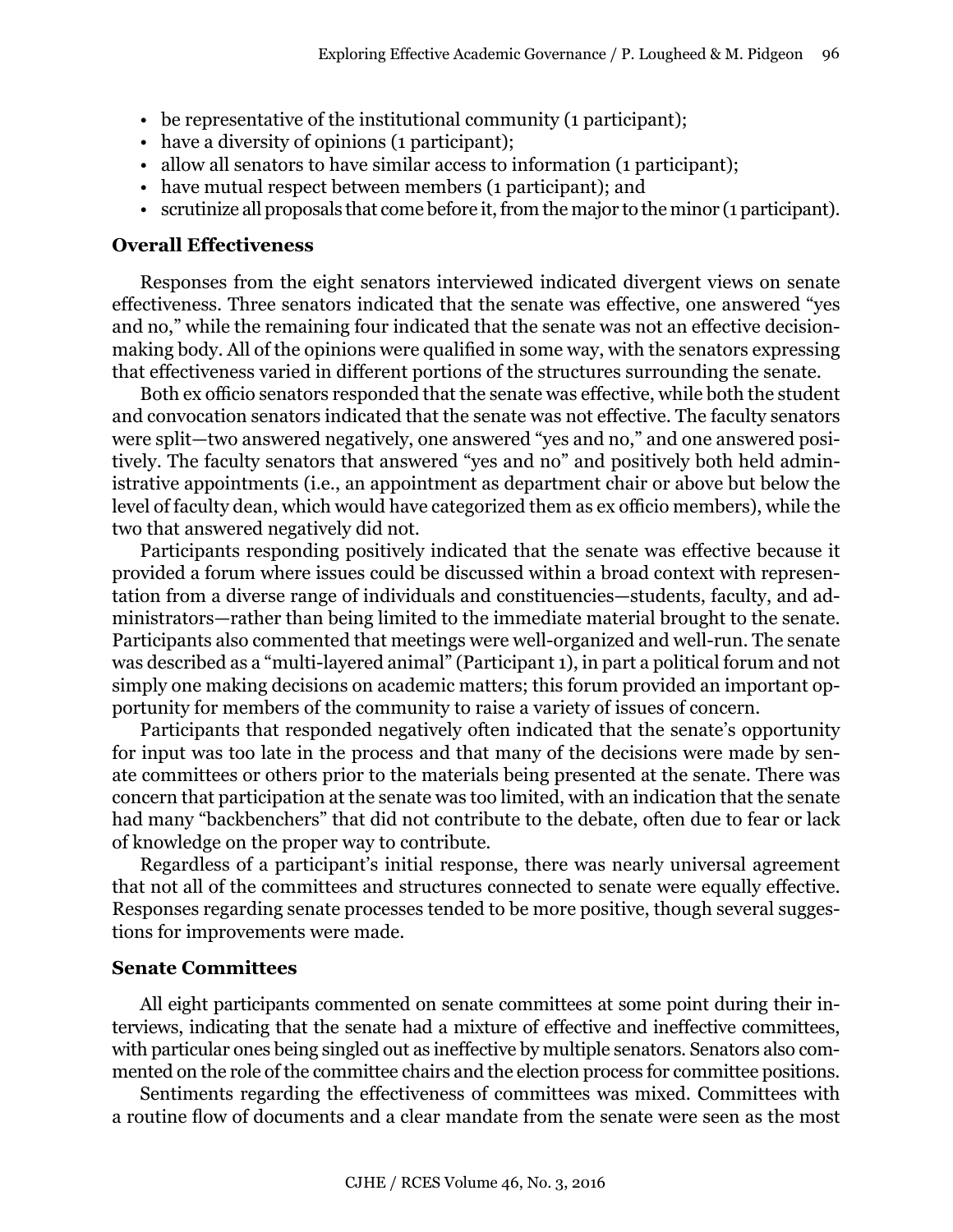effective, while committees with a more advisory role and mandates that were less clear were generally seen as the least effective. In addition, participants commented that the committees that presented materials with clearly articulated rationale, intentions, and effects were more effective than the ones where the senate needed to make changes or interpret intentions. The number of committees was commented on several times, with one participant remarking "that was one of the things I first noticed when I came here; there were committees for almost single tasks operating."

The chair's influence in ensuring that meetings and committees are run effectively was noted by several senators. With an effective chair, difficult issues could be routinely dealt with as the chair provides guidance on how to move forward; with an ineffective chair, committees could instead descend into "an absolute mess." Certain preferences for committee chairs were expressed in order to ensure faithfulness to the faculty voice in governance, particularly those committees involved in faculty-aligned areas, such as curriculum.

One senator noted that finding people willing to be on committees could be difficult due to the sheer number of committees and seats, and often resulted in filling positions by acclamation rather than election. They remarked, "I think there should be, there could be more thoughtful process, a little more reflection on how you get the right people on these committees." The challenge in finding suitable members for committees connects to the next theme of faculty senators.

#### **Faculty Senators**

In total, five participants remarked on faculty senators during their interview. Three participants remarked that many of the faculty representatives were the same over multiple terms and these senators were also nearly universally more senior (e.g., associate or full professors). These were participants who responded both positively and negatively to the effectiveness question, and were both ex officio and faculty senators.

The participants were unclear on why junior senators were not well represented in the senate and held divergent opinions. One participant remarked, "I think it's more that people are reasonably happy with the way things are, and I think people who get serious about wanting to make a change to [the institution] soon find that senate is the place to go." While lack of encouragement was also mentioned, an ex officio participant indicated that this may be connected to the tenure process. As junior faculty, those on the tenuretrack but not yet tenured (e.g., assistant rank) may be encouraged to focus on research and teaching in their tenure track years, rather than service and committee activities, in order to successfully obtain tenure.

#### **Student Senators**

Four participants discussed student senators, and while only one student senator participated in the study, this participant raised a number of significant points around the role of students on the senate. Notably, they indicated that there was a general misunderstanding on the part of students regarding the role that the senate plays. Students are typically on the senate for the shortest amount of time, have the least knowledge about institutional culture and processes, and have fewer connections that can aid and guide them. While incoming student senators are given an orientation, that orientation focuses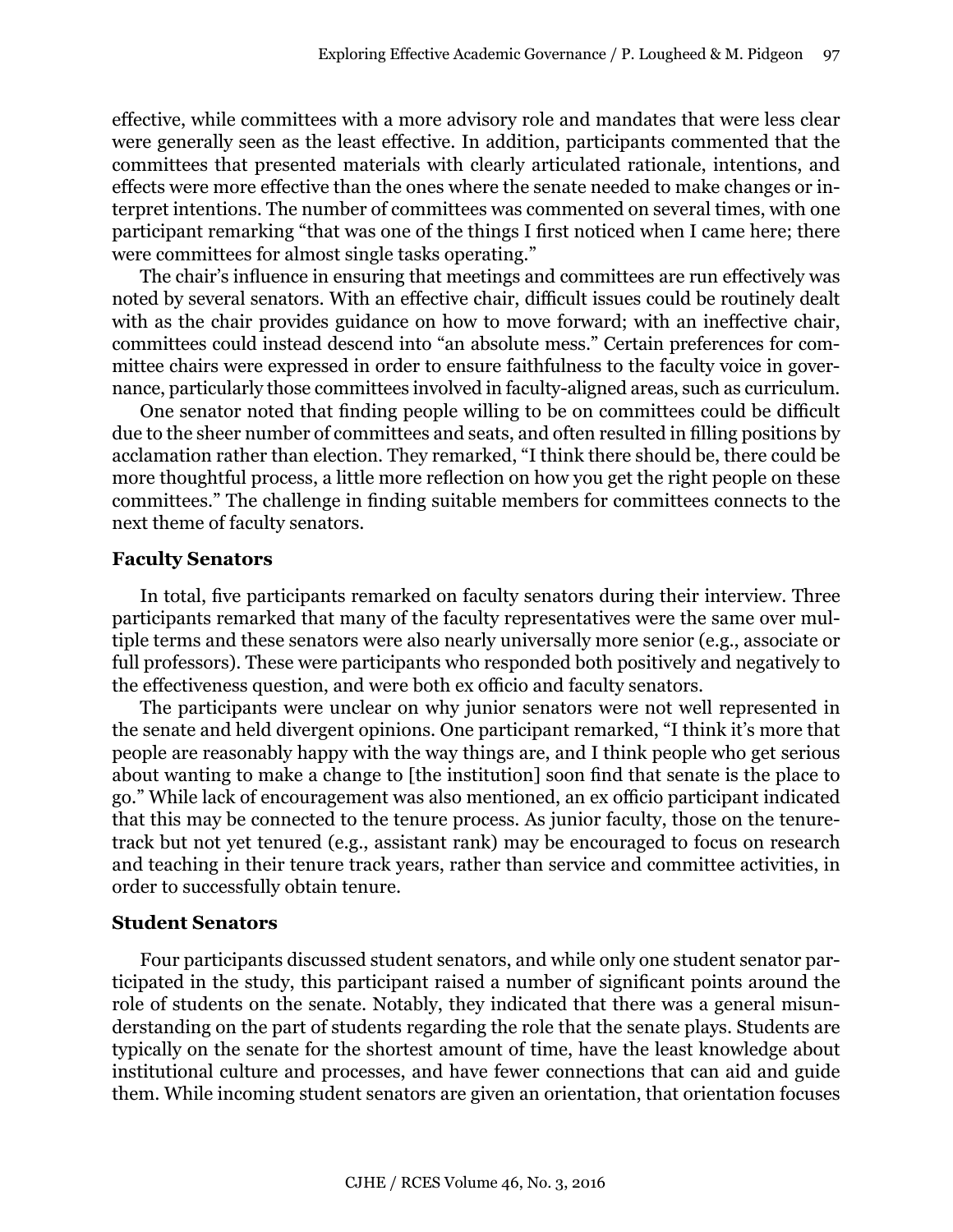on how the senate works as opposed to how to be an effective senator. Many students are on the senate for only a single term, and the lack of connections to appropriate supports for example, to the Secretary of the senate or another administrator familiar with the senate—means that many student senators do not participate out of fear of embarrassing themselves through lack of knowledge.

A faculty participant indicated that the institution may be trying to involve student participation at too many points in the process. While they viewed this as commendable, they also commented that there may be too small a contingent of interested and available students to fill all the roles. In their words:

I appreciate the student involvement at every level, and I think actually there's so much student involvement at [the institution] that students can't be involved because there's not enough students and enough time for students to be involved, so the irony is in trying to get lots of student involvement and lots of committees, you end up seeing the same students and burning them right out.

An example of this scenario was given by another participant. The senate requires that in each group of student senators elected there be at least three undergraduate and three graduate students, but there may not always be enough students putting their names forward for consideration to meet those minimums. Recently, there was a year where initially there was only a single graduate student senator; this student ended up in a situation where they had to fill every committee seat set aside for a graduate student senator.

## **Size and Composition of the Senate**

The size and composition of the senate came up during interviews in three different ways. One faculty senator expressed their perception that the senate was too large, with too few members truly participating. The convocation senator expressed similar thoughts, indicating that:

The larger the meeting is, the less willing people are to speak up with any sort of view they think might not be universally shared, and the more people are likely to think 'oh, well, somebody else will have read this, so I don't need to.'

A second faculty senator indicated that one of the major senate committees exhibited how a smaller size could create a more effective group: "I think we have an effective senate, and it's [one of the senate's committees]. And the reason I think it's effective is it's not so large that you get more participation." A third faculty senator commented that the senate could benefit from representation from areas of the institution outside the academic ones. While this would necessarily expand the mandate of senate, their view was that non-academic areas, such as portions of student services, affect the academic environment and should be reflected in the institution's governance structures.

## **Senate as Decision-Maker**

Three participants indicated that they did not feel that senate was, or was perceived as, a decision-making body. In the words of the student senator, "technically decisions are being made, but I think whether or not it is going to happen is a forgone conclusion."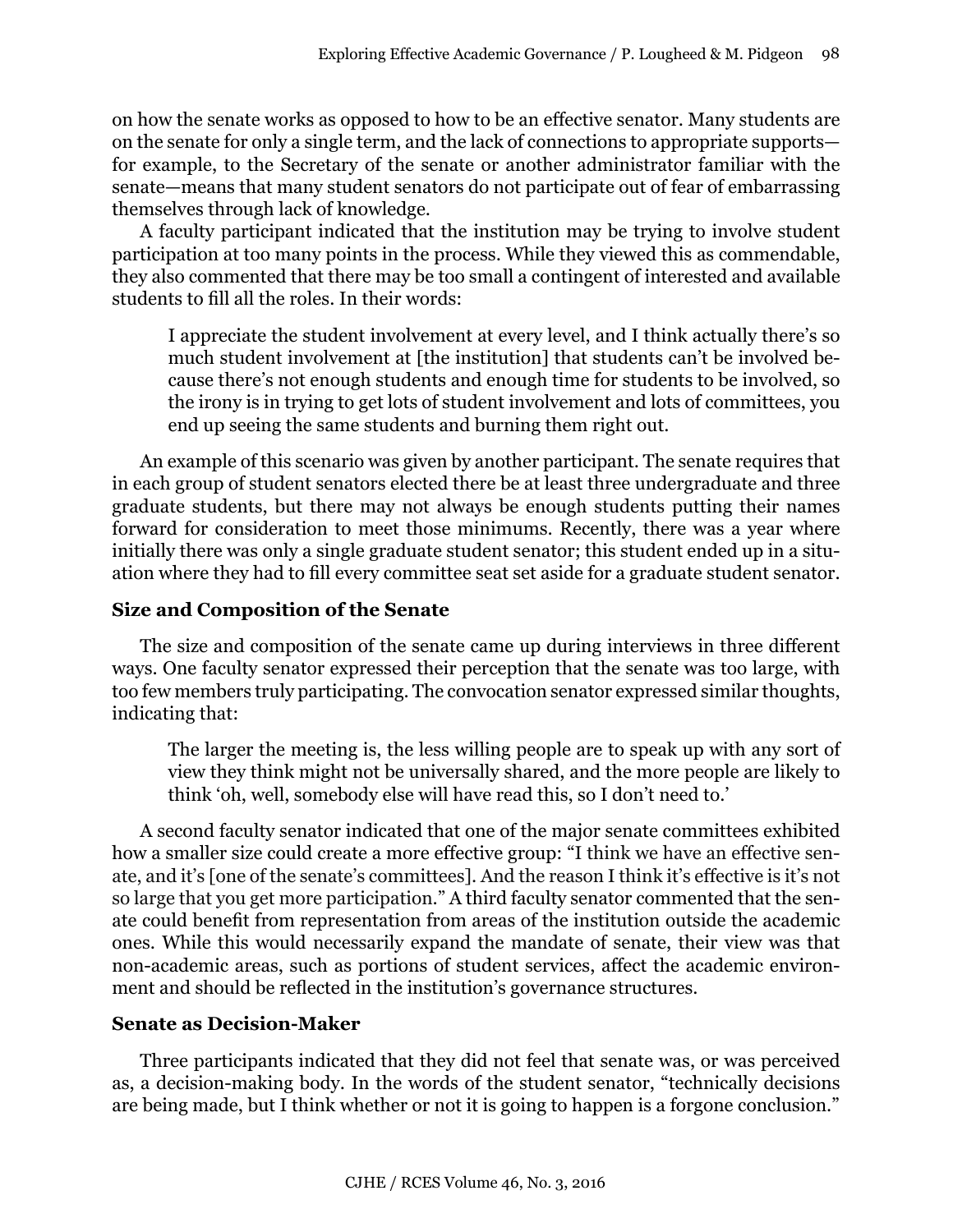These three participants also indicated that so much work goes into items before they come before the senate, senators find themselves looking at the fine details of proposals rather than determining whether it is the right thing to do and participating in substantive discussions. An ex officio participant remarked that there is a time and a role for both the rubber-stamping and for delving deeper into the materials:

There is simply a rubber stamping role, a watch dog role . . . and the fact that everybody knows that their documents are going to senate means they pay attention, and they work hard on them, and so although it sometimes seems like senate is rubber-stamping things, if it wasn't doing that, I think we would all get a lot more sloppy, so that rubber stamping role is actually important, because it does provide a public scrutiny of anything to do with changing or developing academic programs. . . . What I do see as more of a concern is that there's a sort of feeling around [the institution] that senate is only a rubber stamping place, and therefore people don't want to get involved in it.

# **Review of the Senate**

The fact that there has been no review of the senate in over a decade was commented on by both ex officio participants, with a faculty senator adding the need to review the senate and senate committees on an ongoing basis. All three participants indicated that a review would provide an opportunity to look at how the senate conducts its business, the opinions of senators, and potential changes. Of note is that the two ex officio participants responded that the senate was effective, while the senator commenting on the need to review the senate responded "yes and no."

One of the ex officio senators also suggested that a senate review may benefit from being an external one—that is, one conducted by senators or others from an outside institution who were nevertheless familiar with academic governance. Previous reviews were all completed by members of the institutional community, never having "brought in experienced administrators or faculty members or for that matter even student leaders from other universities, and said, 'have a look at our senate, and what could we do better, what works for you at your institutions?'"

## **Level of Debate at the Senate**

Two participants noted that there were issues regarding the level of discussions at senate meetings. The participants desired that the senate take on a fairly high-level of discussion—whether something should be done, for example, and how to approach that—while taking editorial changes offline to be dealt with prior to meetings or in a different format. One participant remarked:

I think we're still having difficulty finding the right level of debate in the Senate chambers. Sometimes we are bogged down in my view with minutia and clerical kind of revisions to things, and sometimes we're [talking about] ideas that are so vast that many people don't have a legitimate entry point in to the conversation. So you know, when its working best is when the materials have come, and they're thoroughly researched, and at the right level and that discussion can take place,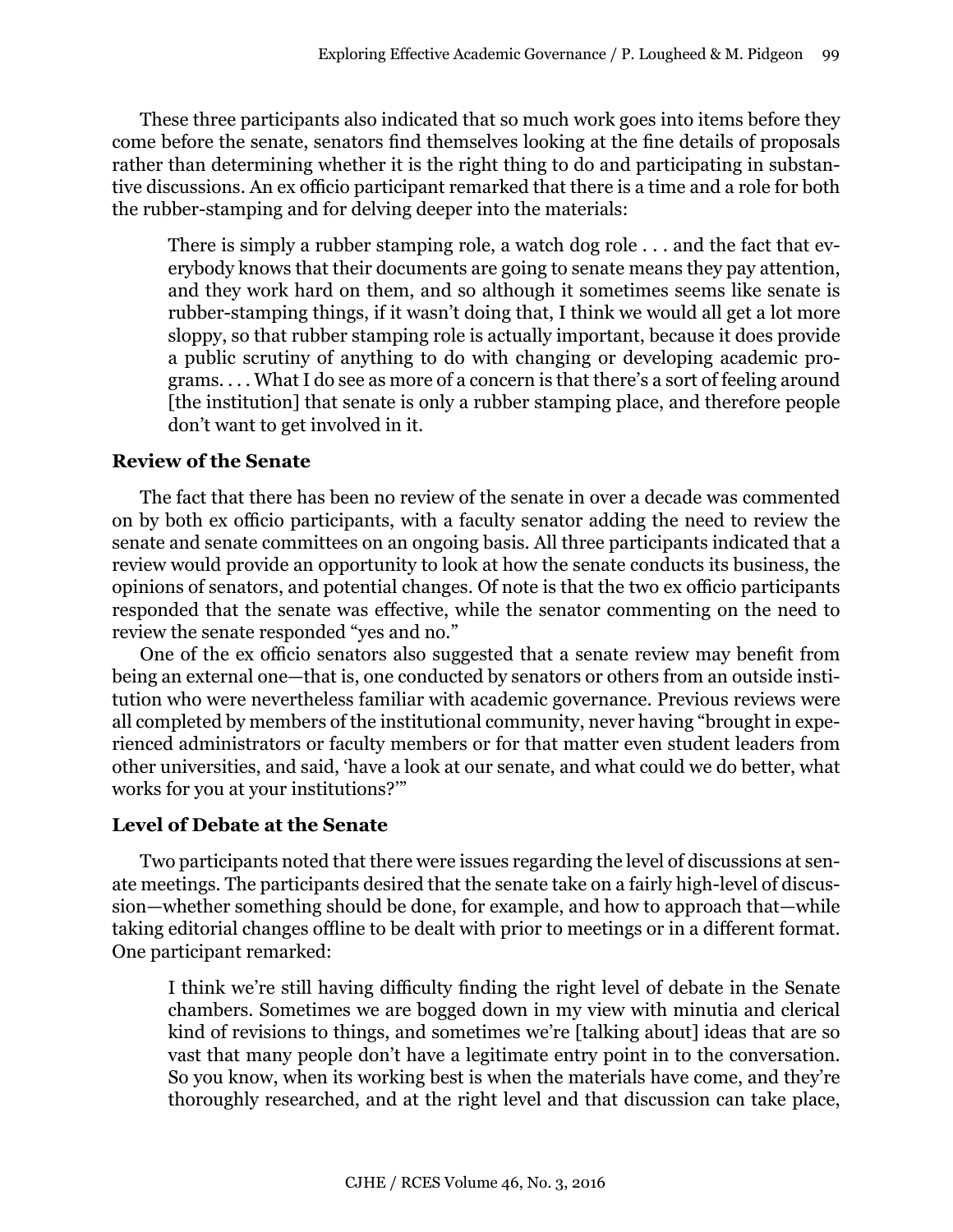where people are reasonably informed and able to participate and a decision follows the discussion, that's the very best, and there's been those times where [the institution's] Senate, when it's at its worst, we're either nit-picking through documents or else having discussions that lead nowhere.

#### **Senate Processes**

The student senator indicated that mapping out the existing processes and structures would be beneficial. This would be particularly true from the perspective of students and convocation senators, who would be less familiar with the institution's structures and processes as a result of not working within the institution and dealing with policies and procedures on a daily basis in the way that faculty and staff do. In particular, participants commented that many student and convocation senators do not necessarily understand the various steps and committees that proposals coming before the senate go through before finally ending up at the senate.

#### **Discussion**

While the number of participants in our study is not large, it represents a significant portion (8 of 64; 12.5%) of the population, and likely presents an accurate reflection of senators' views on the senate's effectiveness. Though the results of the study are not generalizable to other institutions—as each institution has their own context, culture, and specifics of academic governance—the questions we asked participants could be used to elicit information on the perceived effectiveness of the senate and subsequent improvements to other institutions' governance structures.

It seems, based on the responses, that this institution's senate is not particularly different from the national average reported in Jones et al. (2004) or Pennock et al. (2015). If we assign a value of 0.5 to the "yes and no" answer, the positive responses to the direct question of whether or not the institution's senate is an effective decision-making body total 3.5 out of 8 responses, or 43.75%, which is similar to the 44% response obtained in 1998–2000 by Jones et al. (2004).

The fact that such a large contingent feels that the senate is not effective is worrisome. While no governance body is perfect, if fewer than half the people in the room at any given meeting feel that the senate is effective, it speaks to a need to pursue the issue further, particularly in a case where there was not a single positive response that was not accompanied by caveats.

There appears to be a disconnect between the administrators sitting on the senate ex officio and the faculty and students that make up the bulk of the body. Although this is a relatively small sample size, both ex officio senators responded that the senate was effective, as did one senator with an academic appointment, while another senator with an administrative appointment responded "yes and no"; the remaining respondents, all without administrative appointments, responded that the senate was not effective. This may speak to differences in opinion regarding the senate's role within the institutional community, or individual senators' relationships to the senate, but it merits further investigation. The senators seem to agree with the majority of their constituency group when compared to the responses in Pennock et al. (2015), with the primary difference being the response of the convocation senator, who replied in the negative.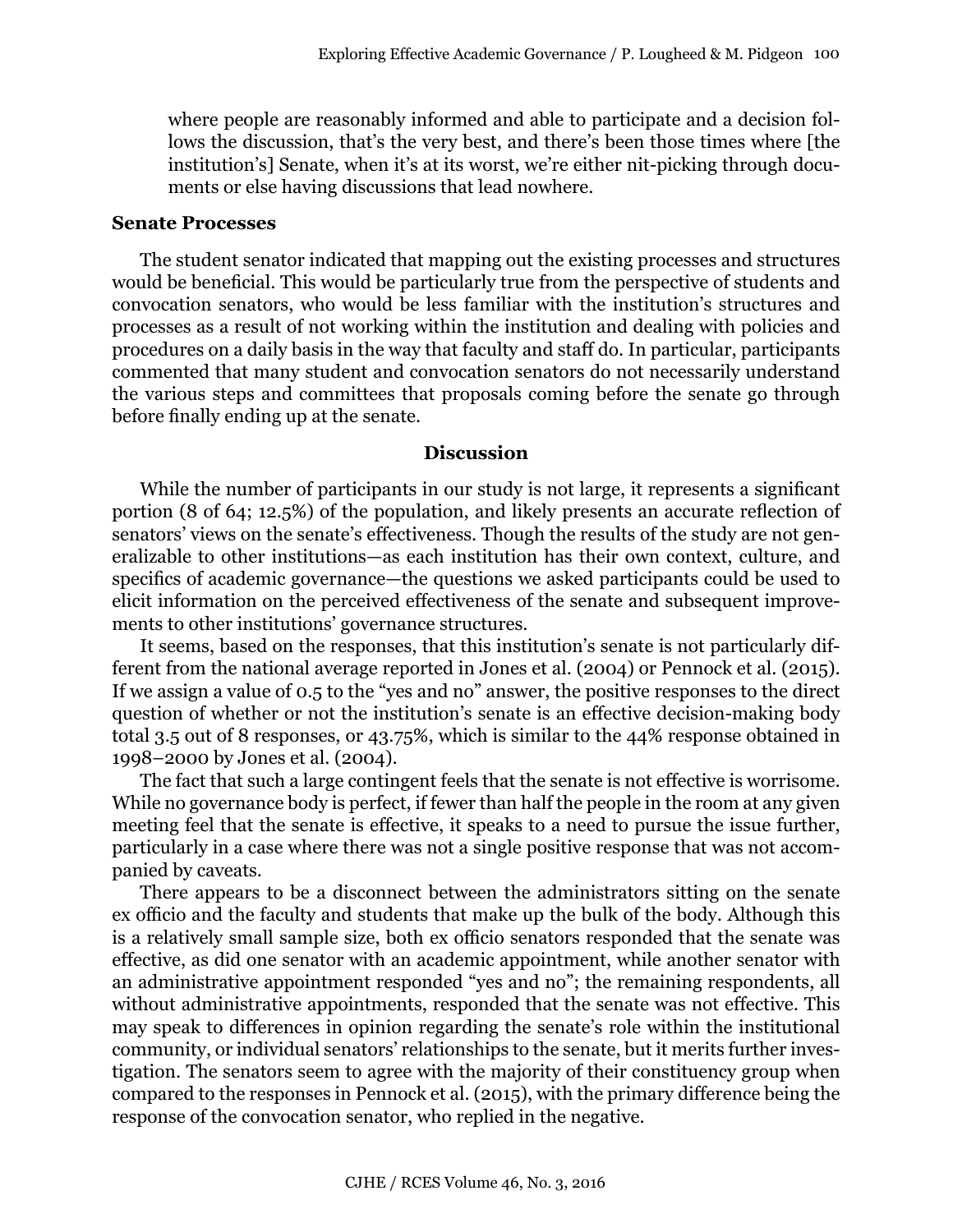The senate's role as the ultimate (or occasionally penultimate) academic governance authority is a legal requirement of the University Act. That some senators dispute that the senate actually makes those decisions creates concern; if there is a perception that the senate has only a rubber-stamping role, it drives people away from participating and ends up reinforcing that rubber-stamping role. Because senators feel that there needs to be more "young blood" amongst the faculty senators, ensuring that there is room for discussion and decision-making is vital, as is the recognition of service on the senate through institutional tenure and promotion policies. Expanding the room for discussion would also serve as example-setting for student senators on how to appropriately enter the conversation and could lead to increased engagement and participation among student senators.

Although the institution's senate is smaller than many across Canada (with 77 being the average senate size found in Pennock et al. (2015)), it was described as too large, a comment echoed in Pennock et al. (2015), where one third of participants indicated that senates were too large regardless of size. The primary concern cited by these participants was the number of individuals on the senate who did not contribute directly, though there was also a view that areas that affect the academic enterprise were not included in the senate or in the senate's oversight.

Additionally, the senate committees appear to be ripe for re-evaluation. Nearly all participants had concerns about at least one committee in terms of effectiveness, including concerns about the structure of particular mandates and the way committees conduct their business, in addition to the number of committees. While only one participant spoke directly about having too many senate committees, a number of others made comments about similar problems, such as finding individuals willing to serve on senate committees and potentially burning students out by having too many committees with too few student senators.

There appear to be significant connections between various issues brought up by participants. Ensuring the highest level of participation among faculty and students senators, for example, can be connected to levels of debate, positions on committees, and perceptions of the senate as a decision-making body. Conversely, those perceptions are connected to positions on and mandates of committees, delegated authority, and engagement among faculty. Issues brought up during the interviews that could be more easily addressed, such as the use of delegated authority and the level of debate at the senate are, in many ways, symptoms of larger issues that exist within the senate. Addressing these smaller issues would assist in addressing the more overarching issues, but ultimately, the larger issues will need to be addressed.

The senate has been allowed to evolve organically in those areas under the institution's control since the institution was founded. Committees have been created as needs have arisen, with small tweaks to mandates and memberships as necessitated by particular events. Efforts to streamline the business of the senate have resulted in "committees for almost single tasks," and attempts to ensure senators are not overly burdened by their service have resulted in senate committees with high numbers of ex officio members. In a narrow view, the fundamental purpose of the senate is to fulfill its obligations under the University Act, while the wider view is one of the senate as the institutional steward that the Act envisages. The institution's senate is fulfilling the narrow role; from the participants' responses, it appears that whether the wider role is being properly served is—at best—up for debate.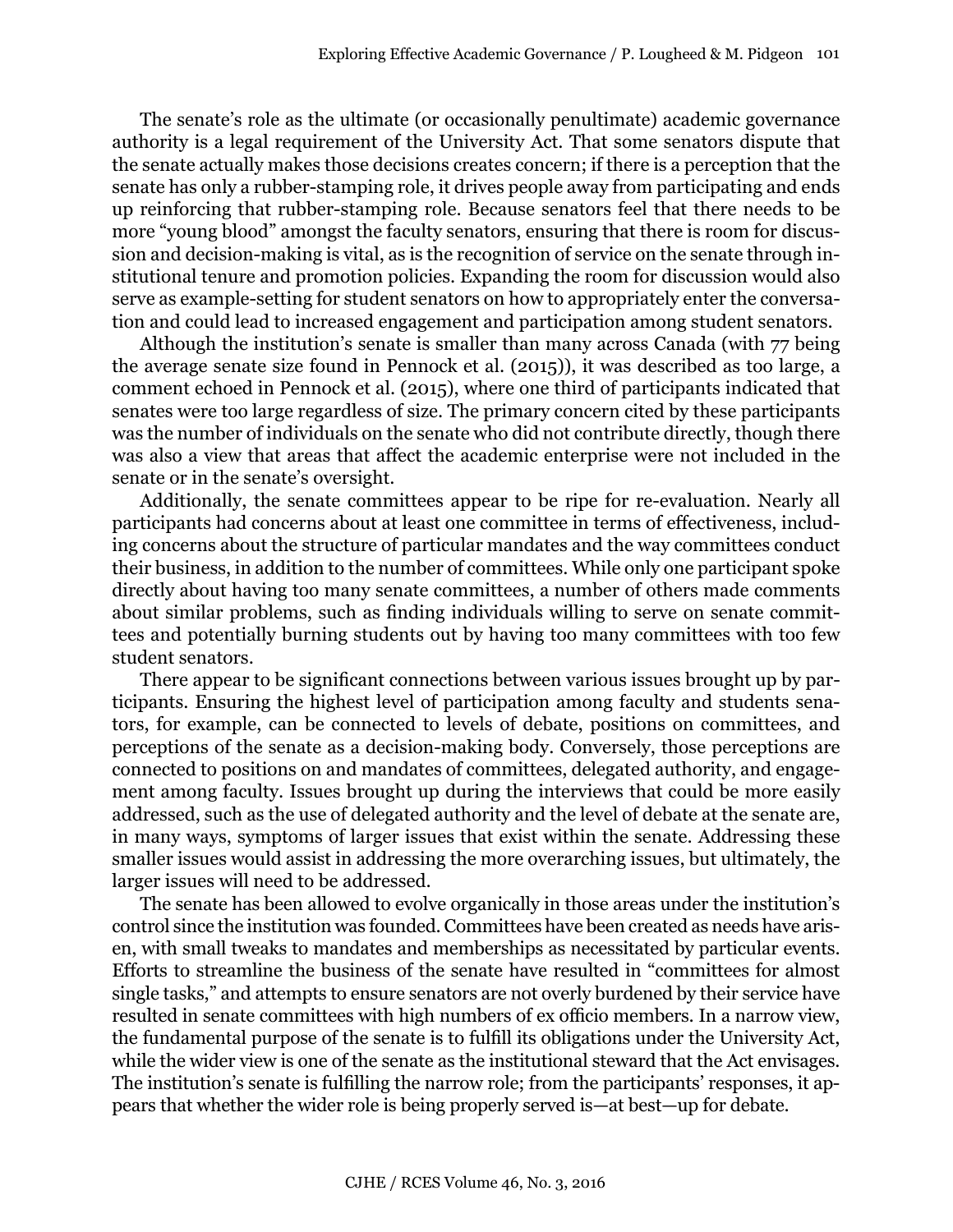Few changes have occurred to the institution's senate since the interviews were completed in 2012. One committee has been eliminated, with its responsibilities folded into those of another committee, and several other committees have had their terms of reference updated. If we compare the current situation, based on the comments from participants, to the existing literature, it suggests that the existing governance arrangements could be improved. Looking through Trakman's (2008) lens, it would appear that the institution's senate assumes that good governance simply happens, rather than as the result of intentionally attempting to achieve that goal. There has been little recent reflection on the appropriate structures and processes, either by the governing or the governed; there have also been few (if any) crises in the recent past that have compelled such a review or a change. The participants' comments reflect a governance model in line with Bradshaw and Fredette's (2009) current governance processes—internally-focused, short-term, and reactive—while participants' suggestions could help the institution move towards a more strategic, proactive, integrated, and cohesive model, as Bradshaw and Fredette envisioned. While the participants' suggestions for change might not be enough to create that movement on their own, taken in concert with Trakman's suggestion on reflection with intent, the suggestions could begin the movement towards a more strategic governance model for the institution.

The participants' comments suggest that the institution's community has a nuanced view of the senate's legitimacy, as contemplated by Hartley (2003). While one participant stated directly that the institution's senate had credibility, comments about whether the senate really makes decisions and about its effectiveness suggest that not everyone in the community agrees. In the context of Ackroyd and Ackroyd's (1999) work, which suggests that institutional governance arrangements need to correspond to the institution's goals and context, it is evident that the current senate structure and processes do not reflect the institution's goals. For example, the comment about committees not keeping up with evolving strategy suggests governance has been allowed to lag behind. While the mandate of the University Act (1996) hampers some potential changes, little has been done to ensure cohesion between the institution's constituent parts.

Many of the comments and suggestions for change detailed in our study suggest that senators are waiting for leadership to begin making changes. There seems to be nearuniversal agreement, at least among the participants, that change is needed, even if not everyone agrees on the appropriate scope of that change. Given that even those who responded that the senate is an effective decision-making body suggested an overall review, it may be that all that is missing at this point is for someone to suggest such a review, and for someone to lead it.

Academic governance in Canada is a field that has been under-researched, and our study highlights many potential research directions. One includes looking at the process of academic governance reflection and renewal and the effects of utilizing existing governance renewal practices in an academic setting. Finally, research into best practices within a particular context may provide a way forward to increasing the effectiveness of academic governance nationally, while keeping in mind that effectiveness is a process, not an endpoint, and that each institutional context has its own challenges and opportunities.  $\blacklozenge$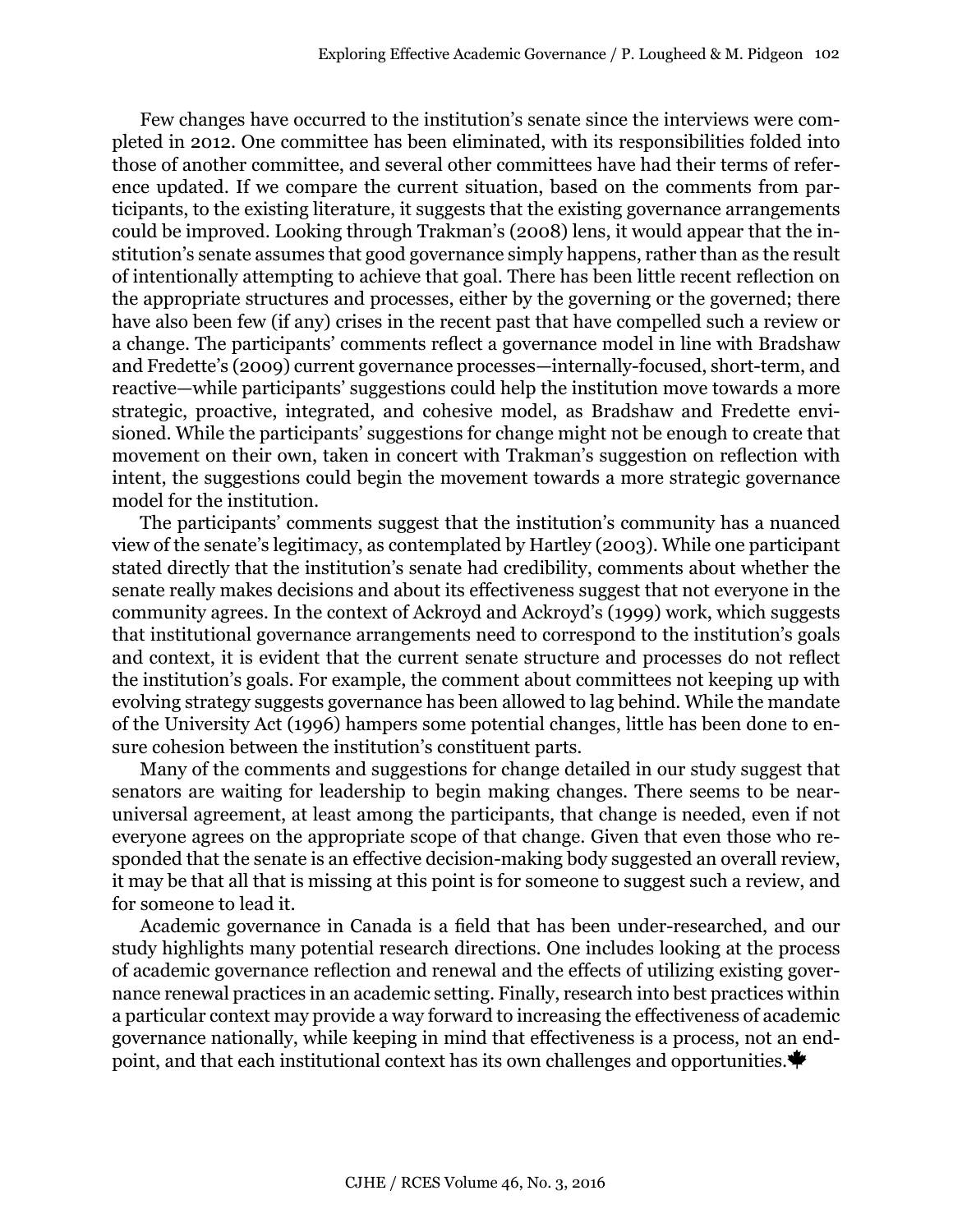## **References**

Ackroyd, P., & Ackroyd, S. (1999). Problems of university governance in Britain: Is more accountability the solution? *International Journal of Public Sector Management*, *12*(2), 171–185. doi:10.1108/09513559910263480

Berkowitz, P. (2010, November 8). University senate — is it still useful? *University Affairs*. Retrieved from http://www.universityaffairs.ca/

Birnbaum, R. (1989). The latent organizational functions of the academic senate: Why senates do not work but will not go away. *The Journal of Higher Education, 60*(4), 423–443.

Bradshaw, P., & Fredette, C. (2009). Academic governance of universities. *Journal of Management Inquiry*, *18*(2), 123–133. doi:10.1177/1056492608326320

Creswell, J. W. (2012). *Educational research: Planning, conducting, and evaluating quantitative and qualitative research* (4th ed.). Boston, MA: Pearson Education.

Hartley, M. (2003). The promise and peril of parallel governance structures. *American Behavioral Scientist, 46*(7), 923–945.

Jones, G. A., Shanahan, T., & Goyan, P. (2001). University governance in Canadian higher education. *Tertiary Education and Management*, *7*(2), 135–148. doi:10.1023/A:1011333915176

Jones, G. A., Shanahan, T., & Goyan, P. (2004). The academic senate and university governance in Canada. *Canadian Journal of Higher Education*, *34*(2), 35–68. Retrieved from http://journals.sfu.ca/cjhe/index.php/cjhe/article/view/183456/183409

Jones, G. A., & Skolnik, M. L. (1997). Governing boards in Canadian universities. *The Review of Higher Education*, *20*(3), 277–295. doi:10.1353/rhe.1997.0003

Minor, J. (2003). Assessing the senate. *American Behavioral Scientist*, *46*(7), 960– 977. doi:10.1177/0002764202250122

Pennock, L., Jones, G. A., Leclerc, J. M., & Li, S. X. (2015). Assessing the role and structure of academic senates in Canadian universities, 2000–2012. *Higher Education.* Advance online publication. doi:10.1007/s10734-014-9852-8

Province of Ontario, Royal Commission on the University of Toronto. (1906). *Report of the Royal Commission on the University of Toronto*. Toronto, ON: L. K. Cameron.

Trakman, L. (2008). Modelling university governance. *Higher Education Quarterly, 62*(1-2), 63–83. doi:10.1111/j.1468-2273.2008.00384.x

University Act, Revised Statutes of British Columbia. (1996, c. 468). Retrieved from the Queen's Printer for British Columbia website: http://www.bclaws.ca/

## **Contact Information**

Patrick Lougheed Plaid Consulting patlougheed@gmail.com